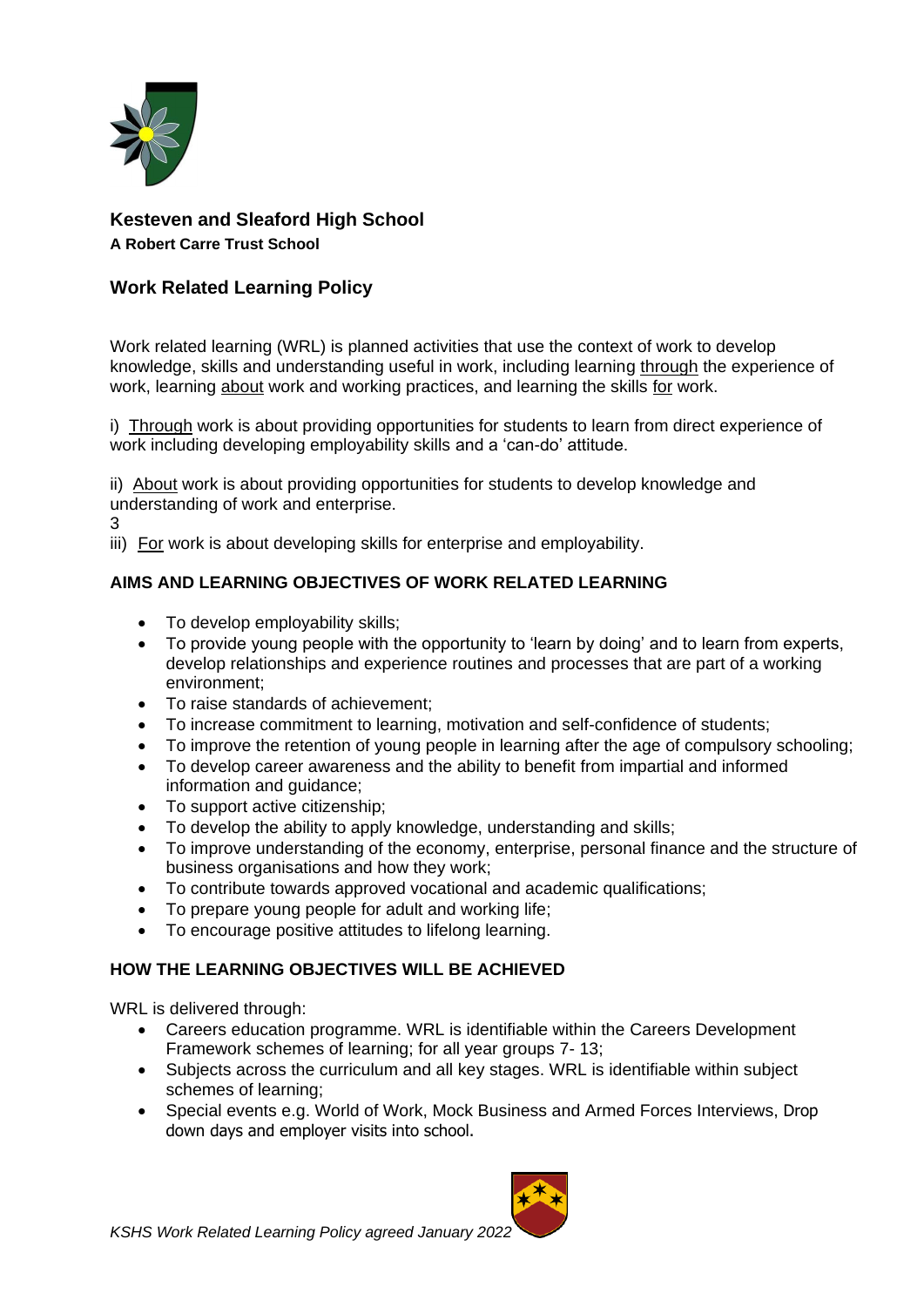• Individual, personal interviews focusing on career progression. Students have the opportunity to meet a Qualified Careers Guidance professional by appointment in school, or informally during lunch and break time with the Careers Lead for information and advice only.

Key Stage 4 students have interviews with their Tutors, the Head Teacher and Head of Key Stage 5 prior to transition choices.

Key Stage 3 students have 1:1s with their Tutors, the Pastoral and Guidance Leader of KS3, the Senior Manager for PSHE or the Careers Lead prior to transition choices.

- Assistance with CVs, letters of application, email etiquette and interview techniques.
- Role play within the careers programme on interviewing techniques' and in other subjects.
- Work experience is encouraged and facilitated for all post 16 students and is mandatory for 1 week during the summer term of year12.

## **HOW ENTITLEMENT WILL BE ENSURED**

Entitlement is ensured in the following ways:

- Student Entitlement Statements for each Key Stage are on the school website for student/parent reference.
- Pre-16 students will receive information on Equality, Diversity and Inclusion, and Rights and Responsibilities at work to prepare them for work experience in Year 12
- Post-16 students will receive information from the Pastoral and Guidance Leaders of KS5 on rights, responsibilities, keeping safe and the need for a Health and Safety induction at the beginning of their placement by the placement provider.
- Special events e.g. World of Work, mock interviews, are organised and attendance monitored. Absent students are provided with appropriate information.
- Year 10 Students complete a Career Planning Assessment to prepare them for a Careers Interview with the External Guidance Provider during Year 11.

## **HOW LEARNING WILL BE ASSESSED**

Learning will be assessed in the following ways:

- Students, Parents and teachers have access to Student Entitlement Statements for each Key Stage via the school website
- Special events are evaluated, and reports produced to feed back to students, SLT, staff, providers and Governors as appropriate.
- Mock interview performances are assessed by interviewers and fed back to students verbally and on feedback sheets, sometimes with certificates. Feedback from mock business interviews is tabulated by the Head of Sixth Form

### **HOW PROVISION WILL BE MANAGED/CO-ORDINATED**

Careers Lead will:

- Liaise with parents.
- Ensure that placements are vetted by Tony Crowe.
- Contact placement providers and students on work placement to ensure the experience is of value to both parties.
- Ensure that Tony Crowe is notified of any student deemed to be 'vulnerable' and that placement providers have been DBS checked.
- Organise and evaluate special events.
- Facilitate post-16 extended work experience including liaising with parents, placement providers, staff and Tony Crowe.

PSHE Teachers will:

• Deliver Careers lessons using the Career Development framework together with the Gatsby Benchmarks within the PSHE programme.

Tutors will:

• Ensure that all their students attending courses requiring work placements towards a qualification, whether here or elsewhere, receive Tony Crowe approval of the placement.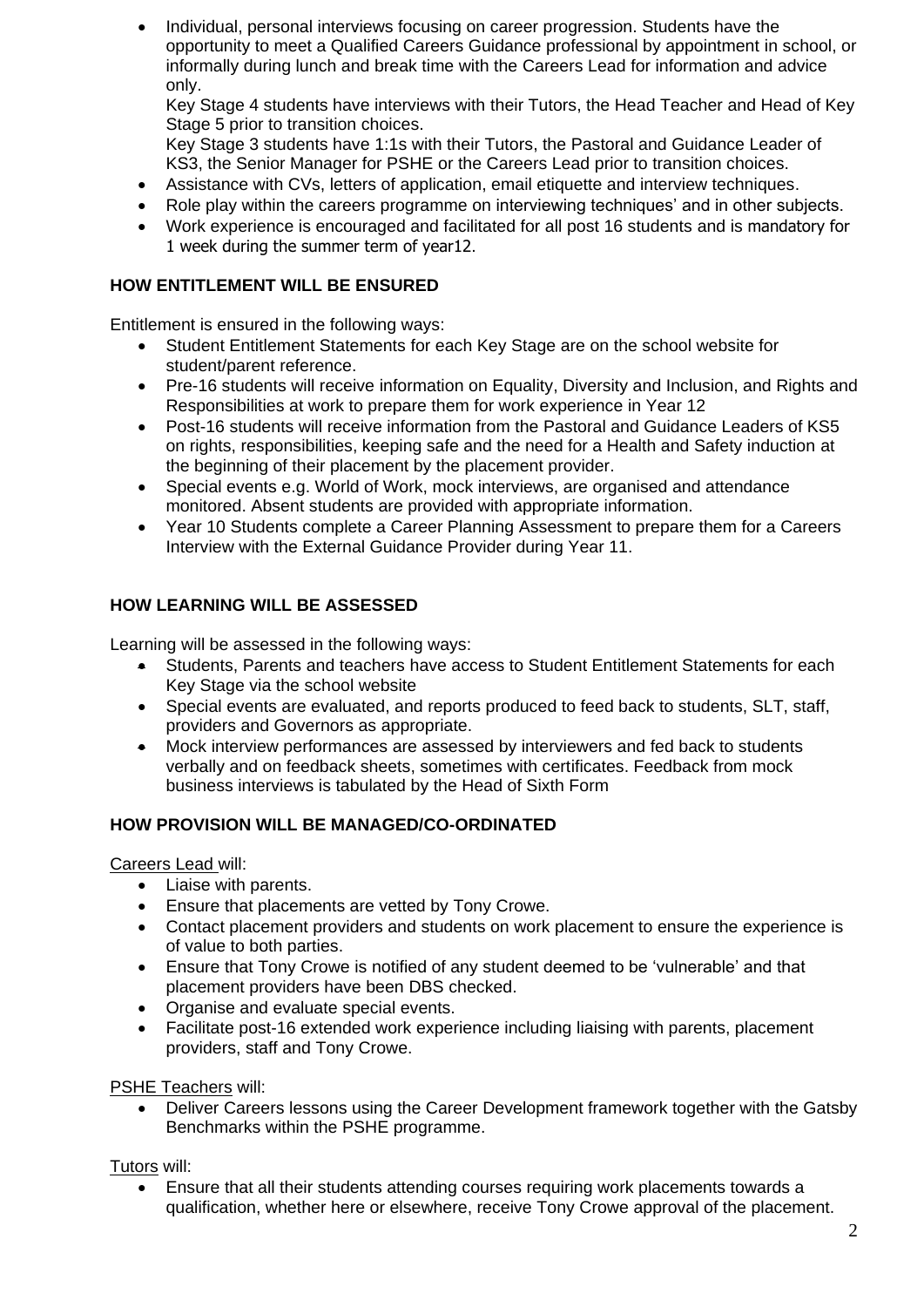The Nexion Guidance Provider will, at cost to the school:

- Interview all year 11 Students
- Interview those students identified as possibly needing support.
- Interview any students requesting a meeting.
- Interview any students requested by Pastoral, SEND, Form Tutors, HOY and the Careers Lead.
- The External Lead Practitioner will provide a written career plan following every interview with a student, a copy of which is forwarded by email to the Parent/Carer for information. The student has their own copy attached the locker part of their personal Unifrog account

## **KEY ROLES AND RESPONSIBILITIES FOR STAFF INVOLVED**

Senior Manager for Post-16 is responsible for:

- Meeting regularly with Pastoral and Guidance Leader for KS5 concerning enrichment studies.
- Liaise with the Careers Lead to ensure students receive instruction on Health and Safety, rights and responsibilities at work prior to undertaking Work Experience.
- Liaise with the Careers Lead to ensure students understand the importance of receiving a Health and Safety induction at the commencement of their placement by the placement provider.
- Ensuring that students know and understand the implications of working unsupervised with children (as post-16 students may be asked to do) and enabling students to obtain DBS (Disclosure & Barring Service) checks for themselves as appropriate.
- Giving Post 16 Students a WRL workbook to help with the Induction process they should receive from their employer. Students will also complete a daily record of achievement throughout the placement. Space is provided for the employer to complete, assessing the student.

Senior Manager for PSHE is responsible for:

- Identifying any child who may be deemed 'vulnerable' e.g., special needs, immaturity, abuse or neglect, substance misuse etc, and ensuring that Tony Crowe are informed.
- Notifying Tony Crowe of any relevant information if there is concern that the use of a particular placement might involve exposing a student to abuse or harm.

DBS checks are not required for pre-16 students on work experience as the students should be supervised at all times.

The Careers Lead is responsible for:

- Ensuring placements are Health and Safety checked by Tony Crowe and that, for the duration of the placement, the Health and Safety certification remains valid.
- Liaising regularly with Tony Crowe regarding the post-16 work experience procedure.
- Liaising with parents of post-16 students regarding work experience.
- Liaising with placement providers of post-16 work experience.
- Meeting regularly with the Senior Manager responsible for WRL and Curriculum.
- Meeting with the Pastoral and Guidance leader KS3, PSHE and Citizenship Co-ordinator to agree a careers programme within PSHE.
- Meeting with Pastoral and Guidance leader KS5 to agree Careers programme within KS5 Tutorial programme.
- Ensuring Placement Descriptions with Health and Safety checks by Tony Crowe are received for each post-16 student's placement and obtaining parental authorisation on the student/ parent work experience agreement and data sharing letter.
- Notifying Tony Crowe of any students deemed to be 'vulnerable' and ensure that work experience placement providers have been DBS checked.
- Monitoring, reviewing and evaluating the careers programme.
- Ensuring that Work Experience placements that students are attending, where relevant, are Health and Safety checked by the Tony Crowe and are valid for the duration of the placement.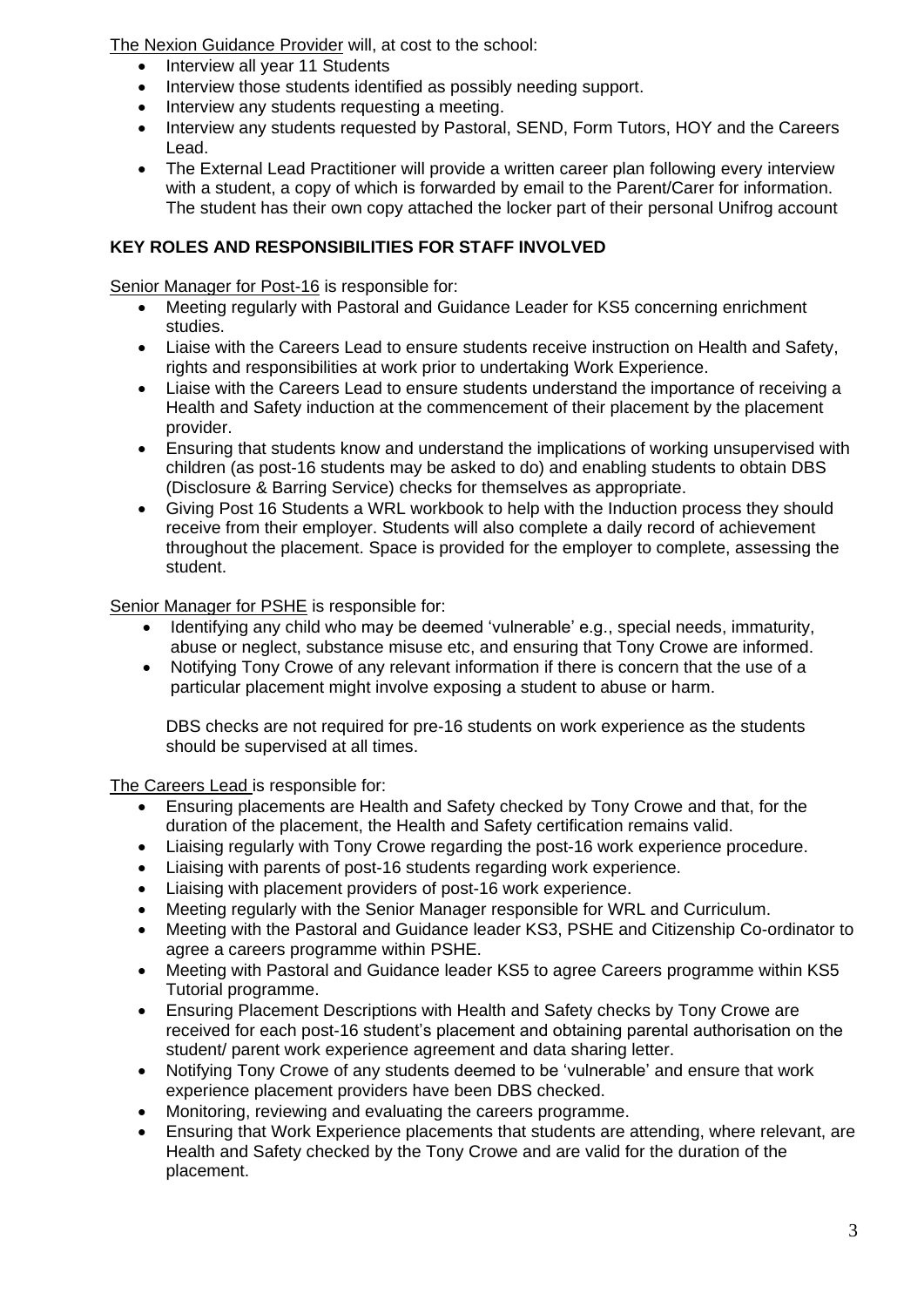PSHE Teachers are responsible for:

- Ensuring all students receive work related learning lessons.
- Completing and returning 'lesson review sheets' to inform the Careers Lead of students' and teacher's evaluation of lesson to determine future schemes of learning;.

Individual Subject Staff are responsible for:

- Identifying WRL types of activity at relevant points in their schemes of learning;
- Identifying appropriate learning outcomes: skills, attitudes, concepts, knowledge and the strategies to achieve them;
- Clarifying how the activities help progression and learning, for and through work.

The Nexion Guidance Provider is responsible for:

- Relaying confidentiality to students at start of interview explaining that if there is a suspicion of anyone being in danger, permission from the young person will be sought to disclose information to the School Senior Manager responsible for PSHE and Child Protection Services as appropriate.
- Sending student details of those seeking employment, to Training Providers, with student's consent.
- Ensuring students have agreed to share their data in line with the GDPR Data protection Act 2018
- Ensuring an appropriate Careers Plan is forwarded to the Careers Lead for student support.

## **STAFF ACCESS TO PROFESSIONAL DEVELOPMENT**

Nexion provides a comprehensive professional development programme, for careers education, information, advice and guidance; including work related learning, and tutoring for transition, available to all staff via Senior Manager for Continual Professional Development.

'Complete Careers' hold workshops periodically at a cost to the school.

The school has access to an Area Enterprise Co-ordinator.

The school uses The Careers and Enterprise Company for regular updates on Careers Information.

## **HOW PROVISION WILL BE FUNDED AND RESOURCED**

Budgets are received by:

- The Careers Lead for Careers Education Information and Guidance
- The Pastoral and Guidance Leader for Key Stage 5.

### **HOW BUSINESS LINKS WILL BE DEVELOPED, CO-ORDINATED AND MAINTAINED**

School maintains:

- A service level agreement with Tony Crowe. Tony Crowe provides programmes which support raising standards for all. They aim to provide young people with a wide range of high quality, relevant and structured experiences.'
- A Partnership Agreement with Nexion. Nexion offers a service that brings together all key Youth Support Services. Nexion is for young people, 13-19 years wanting/needing advice on getting to where they want to be. They also provide support, up to 25 years, for people with learning difficulties.'

Nexion negotiates an annual Partnership Agreement.

A Nexion Guidance Provider visits school weekly to hold personal interviews with students and a drop-in, lunch-time session.